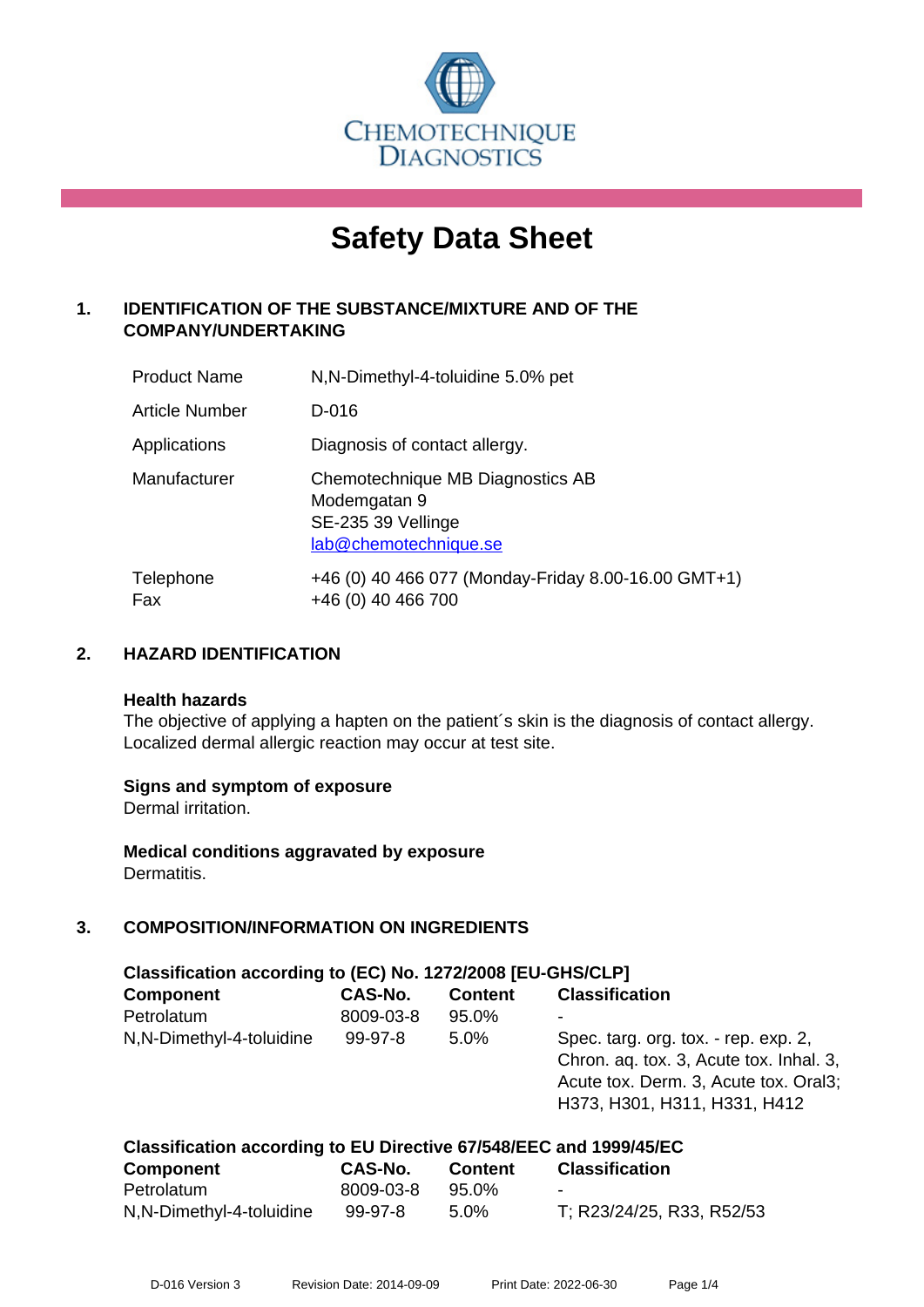#### **4. FIRST AID MEASURES**

**Emergency and first aid procedures**

Obtain medical attention.

#### **5. FIRE-FIGHTING MEASURES\***

#### **Suitable extinguish media**

CO2, powder or water spray. Fight larger fires with water spray or alcohol resistant foam.

# **For safety reasons unsuitable extinguishing agents**

Water with full jet.

# **Special protective equipment for fire-fighters** Wear self-contained respiratory protective device. Wear fully protective suit.

\*Data is shown for petrolatum only

# **6. ACCIDENTAL RELEASES MEASURES**

**Steps to be taken if material is released or spilled** Contain and place in a closed container.

# **7. HANDLING AND STORAGE**

**Precautions to be taken in handling and storage** Store dark at 5-8°C. Avoid extended exposure to light. FOR EXTERNAL USE ONLY.

# **8. EXPOSURE CONTROLS/PERSONAL PROTECTION**

**Respiratory protection** Not required.

**Ventilation** Local exhaust.

**Protective gloves** Disposal gloves.

# **Eye protection**

Not required with normal use.

#### **Work/Hygienic practices**

Wash hands after each use.

#### **9. PHYSICAL AND CHEMICAL PROPERTIES**

Odour **Odourless** 

Appearance Ivory White Semi-solid

Melting point\* 50-55° C

Boiling point\* No data available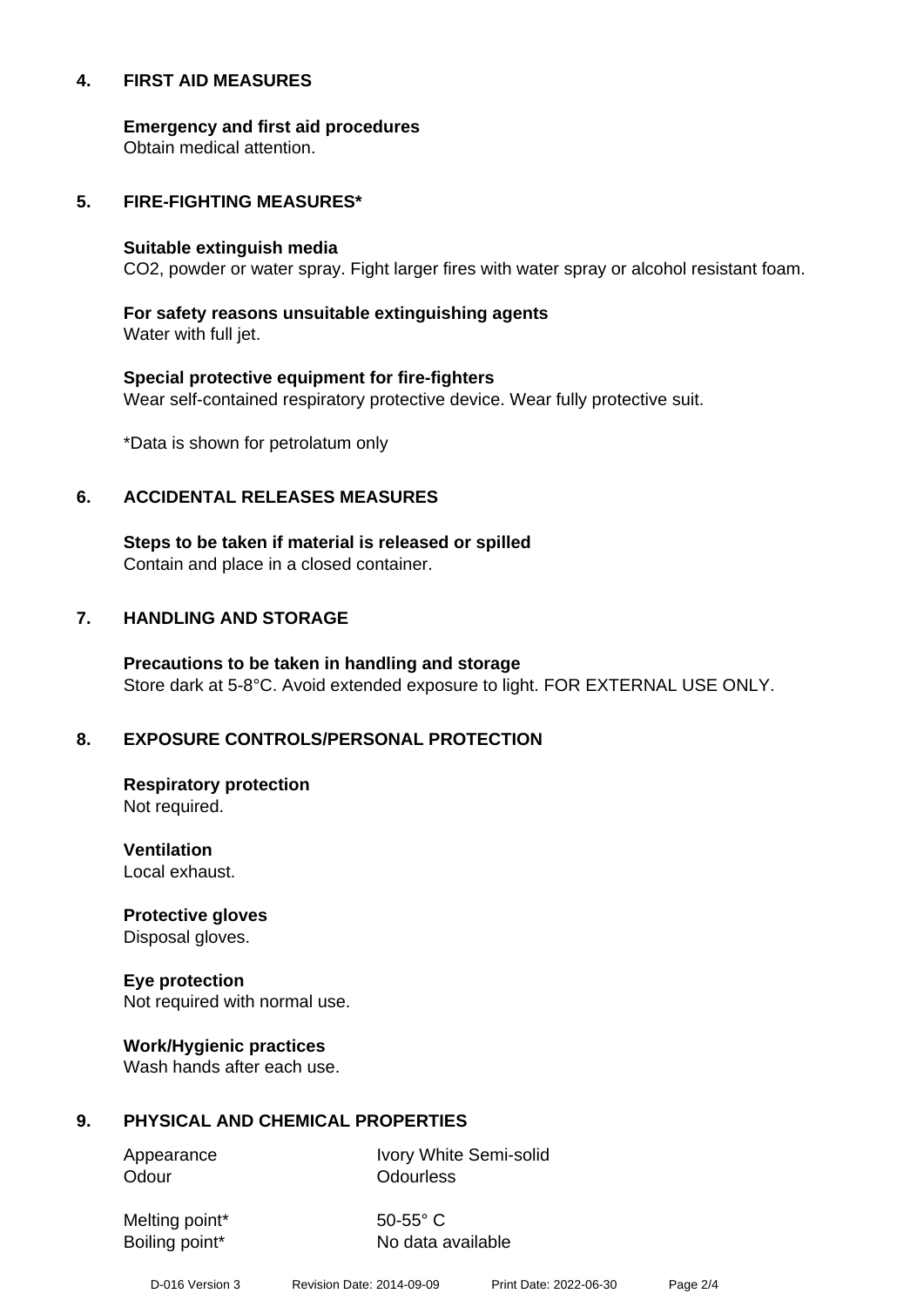Flash point\*  $>100^{\circ}$ C Density\* No data available. Solubility in/Miscibility with Water\*

Self ignition\* Product does not self ignite. Danger of explosion\* Product does not present an explosion hazard. Insoluble

\*Data is shown for petrolatum only

# **10. STABILITY AND REACTIVITY**

#### **Incompability**

May react with strong oxidizing agents.

#### **Stability**

Stable at recommended storage conditions.

#### **Hazardous byproducts**

Combustion may generate CO, CO2 and other oxides.

#### **Hazardous polymerization**

Will not occur

#### **11. TOXICOLOGICAL INFORMATION**

No data available.

#### **12. ECOLOGICAL INFORMATION**

No data available.

#### **13. DISPOSAL CONSIDERATIONS**

#### **Waste disposal method**

Comply with federal, state/provincial and local regulation.

# **14. TRANSPORT INFORMATION**

Not dangerous goods.

# **15. REGULATORY INFORMATION**

The classification is according to the latest editions of the EU lists, and extended by company and literature data.

# **16. OTHER INFORMATION**

#### **Text of H-statements and R-phrases mentioned in Section 3**

| Spec. targ. org. tox. - rep. exp. 2<br>Chron. ag. tox. 3 |  | Specific target organ toxicity - repeated<br>exposure (Category 2)<br>Chronic aquatic toxicity (Category 3) |  |  |
|----------------------------------------------------------|--|-------------------------------------------------------------------------------------------------------------|--|--|
|                                                          |  |                                                                                                             |  |  |